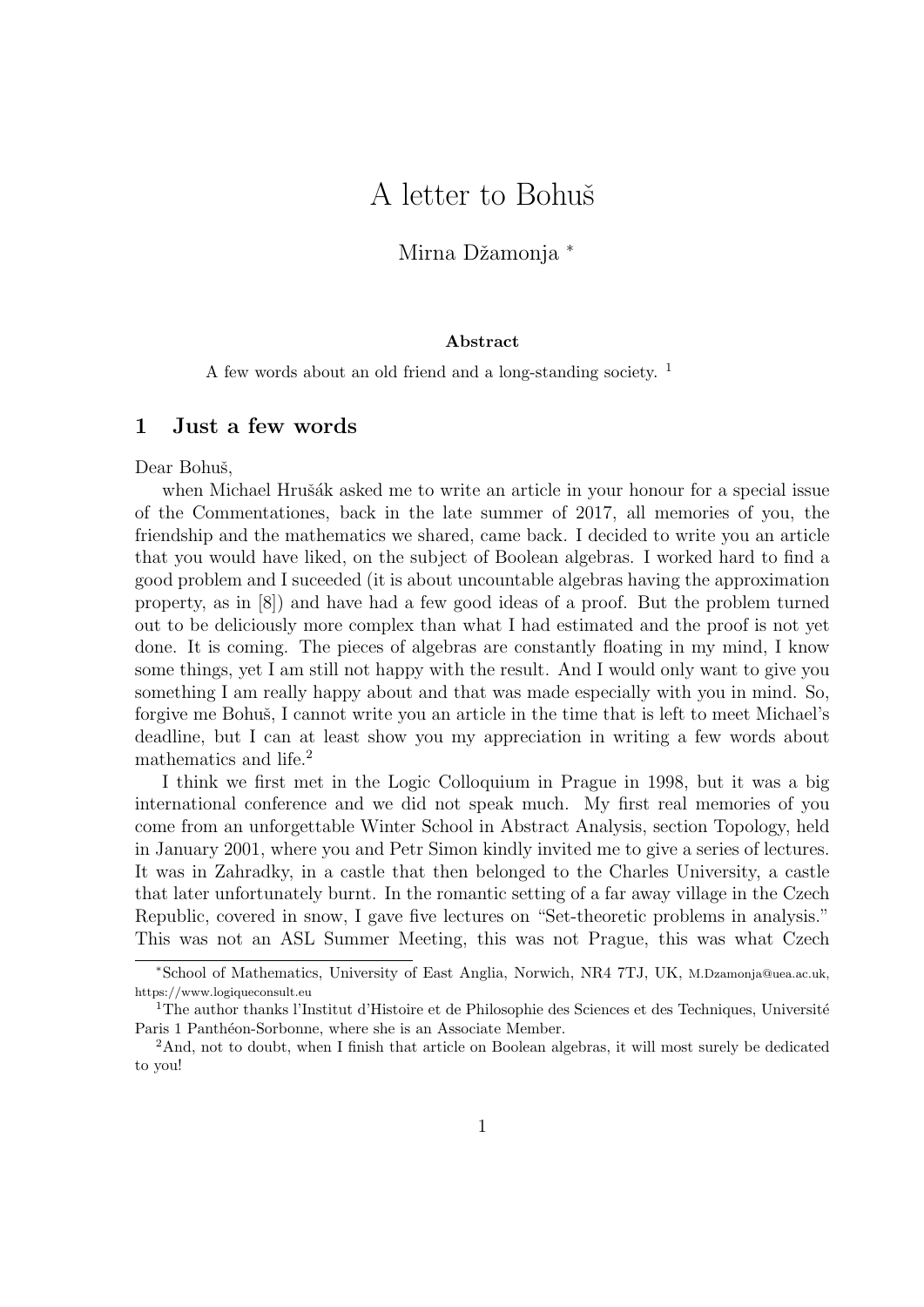mathematicians do when they are among themselves. Except for Uri Abraham, Justin Moore and me, all the other participants were either Czecho-Slovak or Polish and in large majority were coming to the Winter School every year, year after year, and in large majority did not really go to other conferences. In a large majority they spoke English only if necessary. Very active participants in the lectures, their wish to talk to me would disappear immediately after. We ate our meals in the usual banquet style and for the first few days, I would regularly approach a round table engaged in a lively conversation, only to find any sound disappear as soon as I sat down. It was a bit overwhelming and the spartan diet, if one is a vegetarian not eating sugar, as I was then, did not help.

The sound would come back in the late evening though, not that anybody was aware that I heard. I was sleeping in a rare single room and in front of it was a large table where the doyens of the conference sat down in the evening with a considerable amount of Becherovka and talked about maths and life. In either Czech or Polish, none of which I was presumed to understand. But of course, unknown to this impressive crowd, I understood almost everything in Czech (and almost nothing in Polish, which prompted me to learn it seriously at some later time) since my native tongue is Serbo-Croat. And of course, I heard it all, since they were just in front of my room, and after midnight it tended to get a bit rowdy. The women presence at the conference consisted of a two sweet young women students, Eva Murtinová and Jana Flašková, a serious middle-aged lady who was the conference secretary (and who became much less serious and middleaged when she got to know somebody) and me. So, there were some comments about women, not about the students obviously, and no harm done, since nobody understood. But I did and it is not in my nature to be silent, or at least not for a very long time.

So, two nights of this and I decided to join the happy crowd and show them what the Yugoslav women are made of. I sat there in my most attentive way, totally awake, with some bad wine to join in with the Becherovka and we talked. In English and a few Slavic words here and there, about maths and life. The crowd became larger and some younger participants joined in, the conversations became more lively and everybody was doing their best- and we had so much fun. Even the round tables during the meal became rather talkative afterwards, maths and friendship were everywhere! That is how I became an honorary member of the Polish and Czech unofficial mathematical society and that is how nobody would ever again dare to consider me anything but 'one of the boys' – since my newly made friends Bohuš, Petr, Lev and Kali would certainly made sure to tell them off. I met many people during that conference: I have already mentioned Bohuš and Petr, but there was also my dear Lev Bukovský, then the young crowd Michael Hrušák, Henryk Michalewski and Justin Moore and Eva and Jana; then, a few years older than me, the mysterious Polish mathematician Grzegorz Plebanek who worked for his habilitation (a survey with further references [10]) in his, for me then 'isolated,' Wrocław, on the same Haydon problem that I worked on for my thesis in my, for me then 'world known' Madison, Wisconsin ([2], [3]), and many others. I discovered through them a whole school of mathematics which had been largely unknown to me because of the political situation that existed while I was growing up and was not completely resolved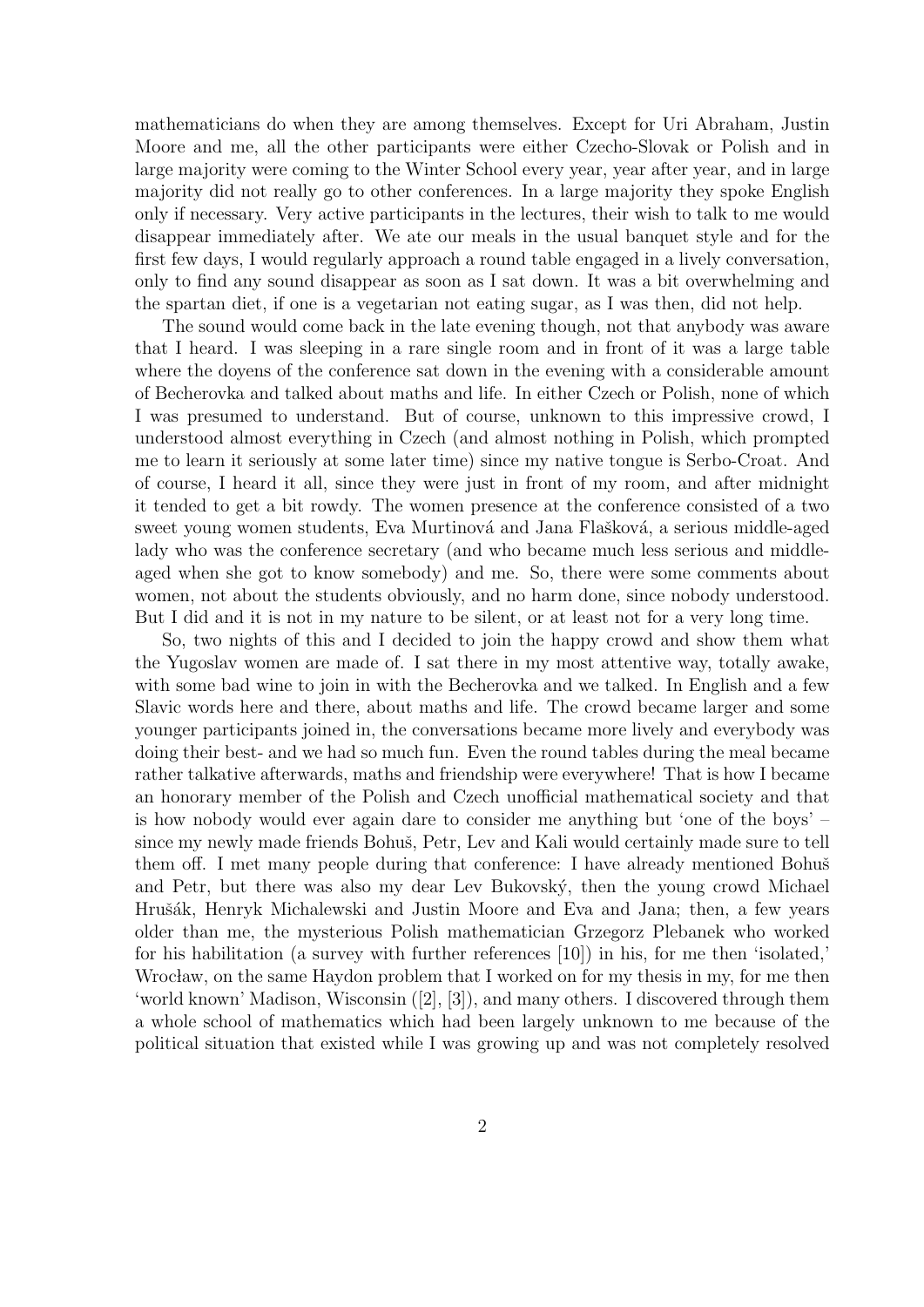even in 2001 (neither the Czech Republic, Slovakia nor Poland were in the EU then). I became a co-author on a paper with my buddies Michael and Justin ([9]) and on another one with Eva  $([1])$ , as well as a long term collaborator  $([4], [5], [6], [7])$  and a special friend with the formerly mysterious Plebanek. I came to many Winter Schools after that and visited Prague, Warsaw and Wrocław many times. I collaborated with Petr and Grzegorz on a large European network of mathematicians 'Infty' funded by ESF. Sadly, Petr is now gone too.

Many years have passed and many events have happened since then. I do not know if it is possible for mathematicians in Europe today to appreciate the impact of what the Winter School meant at that time. Everything has become so easy now, we communicate, we travel, we exchange students and 'Infty' was a proof of concept. I hope none of this intellectual and physical freedom will disappear with the recent shameful rise of nationalist governments in countries that should know better. Remembering how hard it was back then when the events described in this article took place might help to stop the madness from developing further.

Bohuš, your contribution to mathematics is enormous and much has been said about it, in time of your life and of your death. Your contribution to the life of mathematics in Prague is also well documented and kept alive by a large number of your mathematical descendants. I have wanted in this short note to honour something for which you were less known, but which deserves to be mentioned. You, along with Petr, contributed enormously by organising those Winter Schools, by 'converging' on the board (those in the know will understand) in your lectures, by accepting everybody who deserved (and one had to deserve in those days), man or woman, east or west, to your unofficial society of mathematicians, by doing mathematics for its own sake. You and others like you kept European intellectual life alive, in good and in bad times. I quoted all these papers of mine here only to emphasise: none of them would have happened without you and Petr bringing us all together. And we are not the only ones, younger mathematicians such as Grzegorz's student Piotr Borodulin-Nadzieja and my students Tanmay Inamdar and Omar Selim have continued the tradition. Not to forget the organisers of the continuing Winter School, which has now become a world known event, led by David Chodounský. Thanks Bohuš. It would be nice to meet again.

## References

- [1] Tomek Bartoszyński, Mirna Džamonja, Lorenz Halbeisen, Eva Murtinová, and Anatolij Plichko. On bases in Banach spaces. Studia Math.,  $170(2):147-171$ , 2005.
- [2] Mirna Džamonja and Kenneth Kunen. Measures on compact HS spaces. Fund. Math., 143(1):41–54, 1993.
- [3] Mirna Džamonja and Kenneth Kunen. Properties of the class of measure separable compact spaces. Fund. Math., 147(3):261–277, 1995.